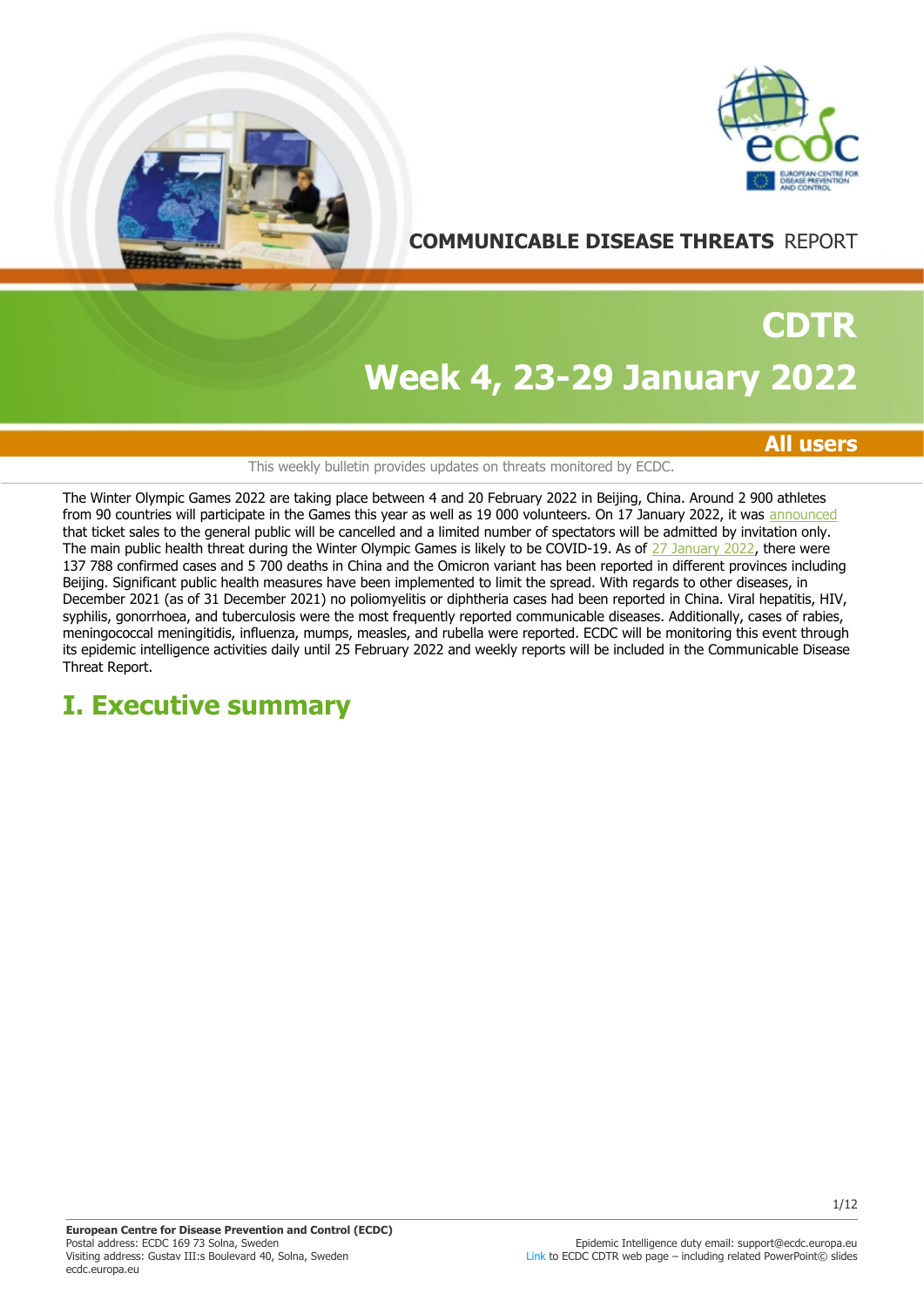# **EU Threats**

# **COVID-19 associated with SARS-CoV-2 – Multi-country (World) – 2019 - 2022**<br>Opening date: 7 January 2020<br>Latest update: 28 January 2022

Latest update: 28 January 2022

On 31 December 2019, the Wuhan Municipal Health and Health Commission reported a cluster of pneumonia cases of unknown aetiology with a common source of exposure at Wuhan's South China Seafood City market. Further investigations identified a novel coronavirus as the causative agent of respiratory symptoms for these cases. The outbreak rapidly evolved, affecting other parts of China and other countries worldwide. On 30 January 2020, WHO declared that the outbreak of coronavirus disease (COVID-19) constituted a Public Health Emergency of International Concern (PHEIC), accepting the Committee's advice and issuing temporary recommendations under the International Health Regulations (IHR). On 11 March 2020, the Director-General of WHO declared the COVID-19 outbreak a pandemic. The third, fourth, fifth, sixth, seventh, eighth, ninth and tenth International Health Regulations (IHR) Emergency Committee meetings for COVID-19 were held in Geneva on 30 April 2020, 31 July 2020, 29 October 2020, 14 January 2021, 15 April 2021, 14 July 2021, 22 October 2021 and 13 January 2022, respectively. The Committee concluded during these meetings that the COVID-19 pandemic continues to constitute a PHEIC.

#### $\rightarrow$  Update of the week

Since week 2 2022 and as of week 3 2022, 21 919 390 new cases of COVID-19 (in accordance with the applied case definitions and testing strategies in the affected countries) and 53 663 new deaths have been reported.

Since 31 December 2019 and as of week 3 2022, 350 814 084 cases of COVID-19 (in accordance with the applied case definitions and testing strategies in the affected countries) have been reported, including 5 603 757 deaths.

As of week 3 2022, 77 248 962 cases and 943 587 deaths have been reported in the EU.

The figures reported worldwide and in the EU/EEA are probably an underestimate of the true number of cases and deaths, due to various degrees of under-ascertainment and under-reporting.

The latest daily situation update for the EU/EEA is available [here.](https://www.ecdc.europa.eu/en/cases-2019-ncov-eueea)

On 26 January 2022, the data collection process for the daily situation update for the EU/EEA was automatised to enhance data quality and allow for historic corrections of the time series.

Since the last update on 20 January 2022 and as of 27 January 2022, no changes have been made to ECDC variant classifications for variants of concern (VOCs), variants of interest (VOIs), variants under monitoring and de-escalated variants.

For the latest information about variants, please see [ECDC's webpage on variants.](https://eur02.safelinks.protection.outlook.com/?url=https%3A%2F%2Fwww.ecdc.europa.eu%2Fen%2Fcovid-19%2Fvariants-concern&data=04%7C01%7C%7Ccb9b8b47806242cb8c7e08d9b635ab36%7C6ad73702409c4046ae59cc4bea334507%7C0%7C0%7C637741163891866690%7CUnknown%7CTWFpbGZsb3d8eyJWIjoiMC4wLjAwMDAiLCJQIjoiV2luMzIiLCJBTiI6Ik1haWwiLCJXVCI6Mn0%3D%7C3000&sdata=HhGTCmImJ1iIMdBws5WLPDFX4%2F2K8pUGG1P%2FdT7iY84%3D&reserved=0)

# **Influenza ±Multi-country ±Monitoring 2021/2022 season**

Opening date: 15 October 2021 Latest update: 28 January 2022

Reported influenza activity in Europe decreased compared to previous weeks. However, varying levels of activity are observed in the countries and areas in the Region. A detailed report on the ongoing situation is available in the weekly threats report.

 $\rightarrow$  Update of the week

## **Week 3 2022 (17-23 January 2022)**

- Estonia, Kazakhstan, Kosovo (in accordance with UN Security Council Resolution 1244 (1999)), North Macedonia, Norway, Republic of Moldova, Serbia, Sweden and Ukraine reported widespread influenza activity and/or medium influenza intensity. - As observed in week 2 2022, 7% of all sentinel primary care specimens from patients presenting with influenza-like illness or acute respiratory illness symptoms tested positive for an influenza virus.

- Seven countries reported seasonal influenza activity above 10% positivity in sentinel primary care: Armenia (48%), Israel (41%), Serbia (25%), Slovenia (23%), Hungary (23%), France (17%) and Russia (15%).

- Hospitalised cases with confirmed influenza virus infection (one type A and one type B) were reported from intensive care units, other wards (five type A viruses) and severe acute respiratory infection surveillance (40 type A viruses).

- Both influenza type A and type B viruses were detected with A(H3) viruses being dominant across all monitoring systems.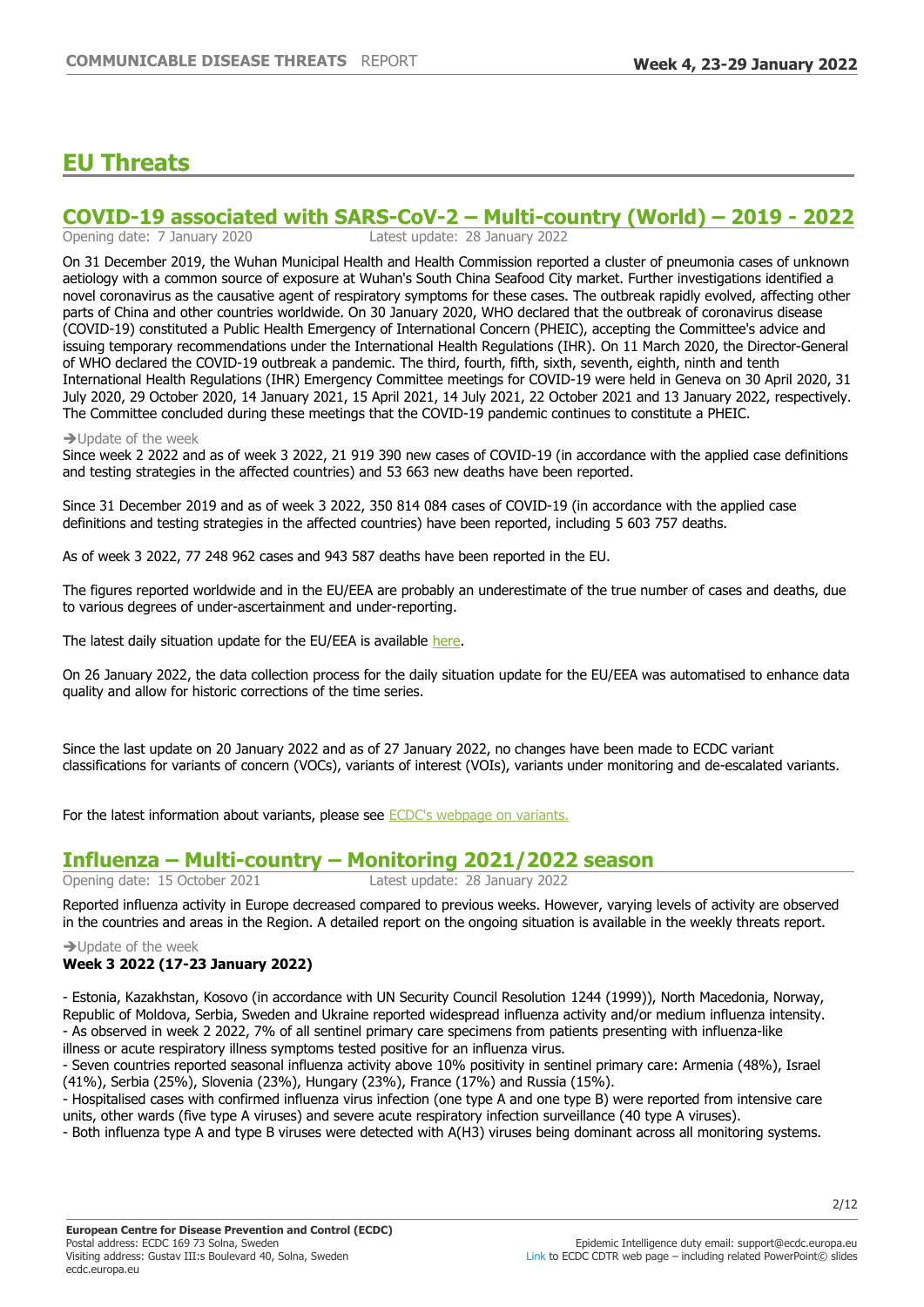# **Non EU Threats**

# **New! Mass Gathering Monitoring - Winter Olympic Games in Beijing - 2022**<br>Opening date: 28 January 2022<br>Latest update: 28 January 2022

Opening date: 28 January 2022

The Olympic Winter Games 2022 are taking place from 4 to 20 February 2022 in Beijing, China. Indoor and outdoor venues, as well as the Beijing National Stadium (which will hold opening and closing ceremonies), will be used. There will be 2 900 athletes from 90 countries participating in the Games this year, as well as 19 000 volunteers. On 17 January 2022, it was [announced](https://olympics.com/ioc/news/beijing-2022-spectator-policy-finalised) that ticket sales to the general public will be cancelled and a limited number of spectators will be admitted, by invitation only.

#### $\rightarrow$  Update of the week

From 26-28 January 2022, various media outlets reported COVID-19 cases among athletes or supporting personnel that planned to travel to China for the Games, as well as among Games-related personnel already in the country ([media1](https://sverigesradio.se/artikel/lulea-hockeys-finska-landslagsspelare-testade-positivt-just-innan-os-resan), [media2,](https://apnews.com/article/winter-olympics-coronavirus-pandemic-sports-health-skiing-444d53d42bc6fd9eae9b0d991405cf3a) [media3](https://www.reuters.com/lifestyle/sports/olympics-beijing-2022-reports-72-covid-19-cases-among-games-personnel-jan-4-22-2022-01-23/)). No other events of public health significance were detected in the context of the Beijing 2022 Winter Olympic Games.

# **Influenza A(H5N6) ±Multi-country ±Monitoring human cases**

Opening date: 17 January 2018

Animal influenza viruses that cross the animal-human divide to infect people are considered novel to humans and have the potential to become pandemic threats. Highly pathogenic avian influenza viruses A(H5) of Asian origin are extremely infectious for several bird species, including poultry. In 2014, a novel avian influenza A(H5N6) reassortant causing a human infection was detected in China. To date, only sporadic human cases of avian influenza A(H5N6) virus infection have been reported, mainly from China.

 $\rightarrow$  Update of the week

As of 25 January 2022, and since the previous monthly report at the Round Table on 20 December 2021, six new human cases (including two deaths) with avian influenza A(H5N6) in China, six new human cases with A(H9N2) infection in China, and two new human cases with swine influenza variant viruses A(H1N2)v and A(H3N2)v in Canada (Manitoba) and the United States (Ohio), respectively, have been reported. Detailed summaries by type of influenza and assessments are provided below.

# **Influenza A(H9N2) - Multi-country (World) - Monitoring human cases**

Opening date: 30 January 2019

Avian influenza viruses that infect people are considered novel to humans and have the potential to become pandemic threats.

 $\rightarrow$  Update of the week

As of 25 January 2022, and since the previous monthly report on 20 December 2021, six cases of human infection with avian influenza A(H9N2) were reported from China

# **Poliovirus – Ukraine – 2021**

Opening date: 7 October 2021 Latest update: 28 January 2022

Ukraine has reported cases of poliovirus in the Rivne and Zakarpattia regions in 2021.

### $\rightarrow$  Update of the week

**Update:** On 24 January 2022, the Ukrainian Ministry of Health confirmed a new case of acute flaccid paralysis (AFP) in the Zakarpattia region in an unvaccinated child. The case had an onset of symptoms on 13 December 2021. Samples were sent to the reference laboratory of the World Health Organization in Helsinki, where on 24 January 2022 the presence of poliovirus (type 2) was confirmed. The sample is linked to the samples identified in October 2021 in the Ukrainian region of Rivne. Ukrainian authorities have initiated further epidemiological investigations.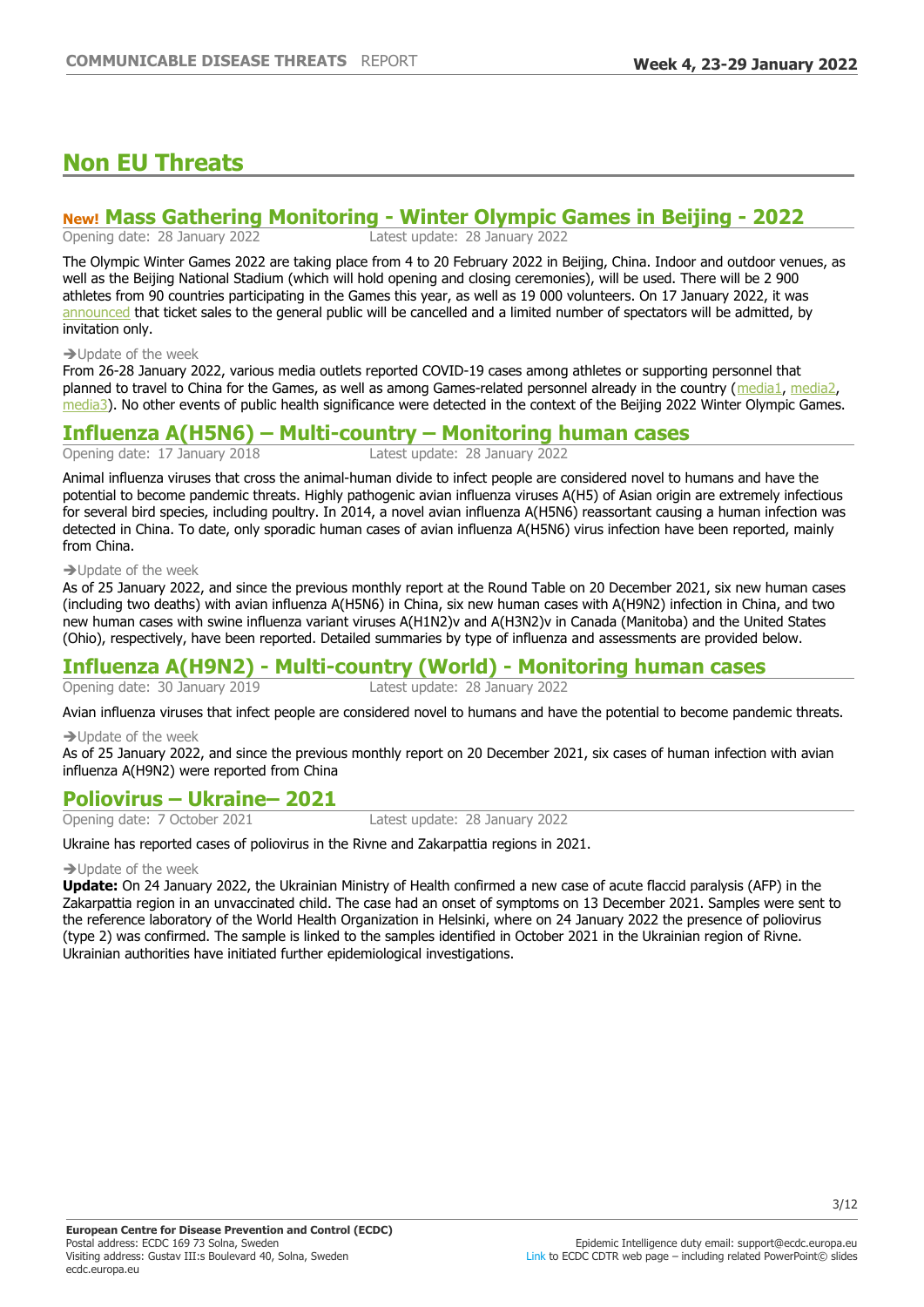# **II. Detailed reports**

# **COVID-19 associated with SARS-CoV-2 ±Multi-country (World) ±**

Opening date: 7 January 2020 Latest update: 28 January 2022

# Epidemiological summary

Since 31 December 2019 and as of week 3 2022, 350 814 084 cases of COVID-19 (in accordance with the applied case definitions and testing strategies in the affected countries) have been reported, including 5 603 757 deaths.

### **Cases have been reported from:**

**Africa:** 10 632 336 cases; the five countries reporting most cases are South Africa (3 581 359), Morocco (1 098 413), Tunisia (853 905), Ethiopia (462 107) and Egypt (410 098).

**Asia**: 82 080 011 cases; the five countries reporting most cases are India (39 543 328), Iran (6 250 490), Indonesia (4 286 378), Philippines (3 442 056) and Malaysia (2 832 945).

**America**: 128 346 714 cases; the five countries reporting most cases are United States (69 730 964), Brazil (24 044 255), Argentina (7 940 657), Colombia (5 761 398) and Mexico (4 685 767).

**Europe**: 127 863 794 cases; the five countries reporting most cases are France (16 479 566), United Kingdom (15 859 288), Russia (11 173 300), Turkey (10 946 238) and Italy (9 456 093).

**Oceania**: 1 890 524 cases; the five countries reporting most cases are Australia (1 680 448), Fiji (61 968), French Polynesia (47 470), Papua New Guinea (36 480) and Guam (27 869).

**Other**: 705 cases have been reported from an international conveyance in Japan.

### **Deaths have been reported from:**

**Africa:** 236 229 deaths; the five countries reporting most deaths are South Africa (94 177), Tunisia (25 988), Egypt (22 368), Morocco (15 132) and Ethiopia (7 244).

**Asia**: 1 173 678 deaths; the five countries reporting most deaths are India (489 848), Indonesia (144 220), Iran (132 230), Philippines (53 519) and Malaysia (38 320).

**America**: 2 471 986 deaths; the five countries reporting most deaths are United States (858 895), Brazil (623 097), Mexico (303 301), Peru (204 404) and Colombia (132 477).

**Europe**: 1 716 050 deaths; the five countries reporting most deaths are Russia (326 767), United Kingdom (153 862), Italy (143 417), France (132 801) and Germany (117 106).

**Oceania**: 5 808 deaths; the five countries reporting most deaths are Australia (3 154), Fiji (779), French Polynesia (636), Papua New Guinea (597) and New Caledonia (282).

**Other:** 6 deaths have been reported from an international convevance in Japan.

## **EU/EEA:**

As of week 3 2022, 77 953 092 cases have been reported in the EU/EEA: France (16 479 566), Italy (9 456 093), Spain (9 276 114), Germany (8 788 819), Poland (4 519 100), Netherlands (3 889 499), Czechia (2 763 350), Belgium (2 691 254), Portugal (2 254 524), Romania (2 006 511), Sweden (1 889 436), Greece (1 802 474), Austria (1 631 891), Hungary (1 441 466), Denmark (1 346 023), Slovakia (1 317 663), Ireland (1 145 968), Bulgaria (877 381), Croatia (877 060), Lithuania (656 349), Norway (637 819), Slovenia (612 017), Finland (446 636), Latvia (335 539), Estonia (296 460), Cyprus (235 389), Luxembourg (148 584), Malta (63 796), Iceland (58 296) and Liechtenstein (8 015).

As of week 3 2022, 945 116 deaths have been reported in the EU/EEA: Italy (143 417), France (132 801), Germany (117 106), Poland (104 235), Spain (91 924), Romania (57 577), Hungary (39 770), Czechia (37 066), Bulgaria (32 636), Belgium (28 279), Greece (22 729), Netherlands (21 210), Portugal (19 613), Slovakia (17 675), Sweden (15 635), Austria (13 470), Croatia (13 407), Lithuania (8 248), Slovenia (6 254), Ireland (6 087), Latvia (5 141), Denmark (3 093), Estonia (1 969), Finland (1 894), Norway (1 413), Luxembourg (992), Cyprus (827), Malta (532), Liechtenstein (72) and Iceland (44).

The latest daily situation update for the EU/EEA is available [here.](https://www.ecdc.europa.eu/en/cases-2019-ncov-eueea)

ECDC's assessment of each country's epidemiological situation is based on a composite score based on the absolute value and trend of five weekly COVID-19 epidemiological indicators. As shown below, for week 3 2022, nine countries (Bulgaria, Croatia, Estonia, France, Latvia, Portugal, Romania, Slovakia and Slovenia) were categorised as of very high concern, 18 countries (Austria, Belgium, Czechia, Denmark, Germany, Greece, Hungary, Iceland, Ireland, Italy, Liechtenstein, Lithuania, Luxembourg,

**European Centre for Disease Prevention and Control (ECDC)** Postal address: ECDC 169 73 Solna, Sweden Visiting address: Gustav III:s Boulevard 40, Solna, Sweden ecdc.europa.eu

4/12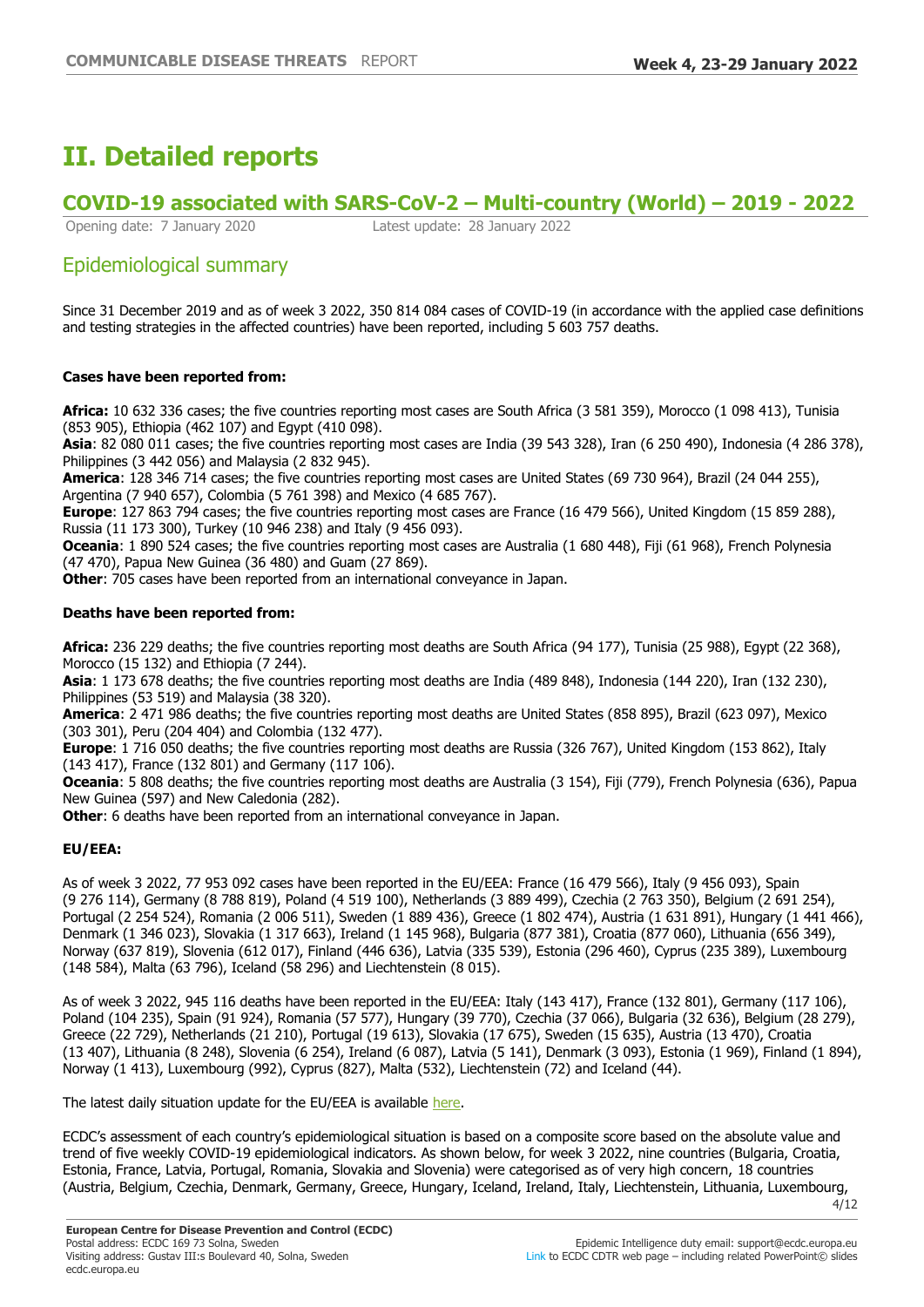Malta, the Netherlands, Norway, Poland and Sweden) as of high concern and three countries (Cyprus, Finland and Spain) as of moderate concern. Compared with the previous week, three countries (Austria, Romania and Slovakia) moved to a higher category, eight countries (Belgium, Cyprus, Finland, Ireland, Italy, Lithuania, Spain and Sweden) moved to a lower category and 19 countries stayed in the same category.

For the latest COVID-19 country overviews, please see the [dedicated webpage](https://covid19-country-overviews.ecdc.europa.eu/).

#### **Public Health Emergency of International Concern (PHEIC):**

On 30 January 2020, the World Health Organization declared that the outbreak of COVID-19 constitutes a PHEIC. On 11 March 2020, the Director-General of [WHO](https://www.who.int/director-general/speeches/detail/who-director-general-s-opening-remarks-at-the-media-briefing-on-covid-19---11-march-2020) declared the COVID-19 outbreak a pandemic. The [third](https://www.who.int/news-room/detail/01-05-2020-statement-on-the-third-meeting-of-the-international-health-regulations-(2005)-emergency-committee-regarding-the-outbreak-of-coronavirus-disease-(covid-19)), [fourth,](https://www.who.int/news-room/detail/01-08-2020-statement-on-the-fourth-meeting-of-the-international-health-regulations-(2005)-emergency-committee-regarding-the-outbreak-of-coronavirus-disease-(covid-19)) [fifth](https://www.who.int/news/item/30-10-2020-statement-on-the-fifth-meeting-of-the-international-health-regulations-(2005)-emergency-committee-regarding-the-coronavirus-disease-(covid-19)-pandemic), [sixth](https://www.who.int/news/item/15-01-2021-statement-on-the-sixth-meeting-of-the-international-health-regulations-(2005)-emergency-committee-regarding-the-coronavirus-disease-(covid-19)-pandemic), [seventh,](https://www.who.int/news/item/19-04-2021-statement-on-the-seventh-meeting-of-the-international-health-regulations-(2005)-emergency-committee-regarding-the-coronavirus-disease-(covid-19)-pandemic) eight, [ninth](https://www.who.int/news/item/26-10-2021-statement-on-the-ninth-meeting-of-the-international-health-regulations-(2005)-emergency-committee-regarding-the-coronavirus-disease-(covid-19)-pandemic) and [tenth](https://www.who.int/news/item/19-01-2022-statement-on-the-tenth-meeting-of-the-international-health-regulations-(2005)-emergency-committee-regarding-the-coronavirus-disease-(covid-19)-pandemic#:~:text=The%20tenth%20meeting%20of%20the%20Emergency%20Committee%20convened%20by%20the,00%20Geneva%20time%20(CEST).) International Health Regulations (IHR) Emergency Committee meetings for COVID-19 were held in Geneva on 30 April 2020, 31 July 2020, 29 October 2020, 14 January 2021, 15 April 2021, 4 July 2021, 22 October 2021 and 13 January 2022, respectively. The Committee concluded during these meetings that the COVID-19 pandemic continues to constitute a PHEIC.

## ECDC assessment

For the most recent risk assessment, please visit [ECDC's dedicated webpage.](https://www.ecdc.europa.eu/en/current-risk-assessment-novel-coronavirus-situation)

## Actions

On 27 January 2022, ECDC published the Rapid Risk Assessment 'Assessment of the further emergence and potential impact of the SARS-CoV-2 Omicron variant of concern in the EU/EEA, 19th update'.

A [dashboard](https://vaccinetracker.ecdc.europa.eu/public/extensions/COVID-19/covid-19.html) with the latest updates is available on ECDC's [website.](https://www.ecdc.europa.eu/en) For the latest update on SARS-CoV-2 variants of concern, please see [ECDC's webpage on variants](https://www.ecdc.europa.eu/en/covid-19/variants-concern).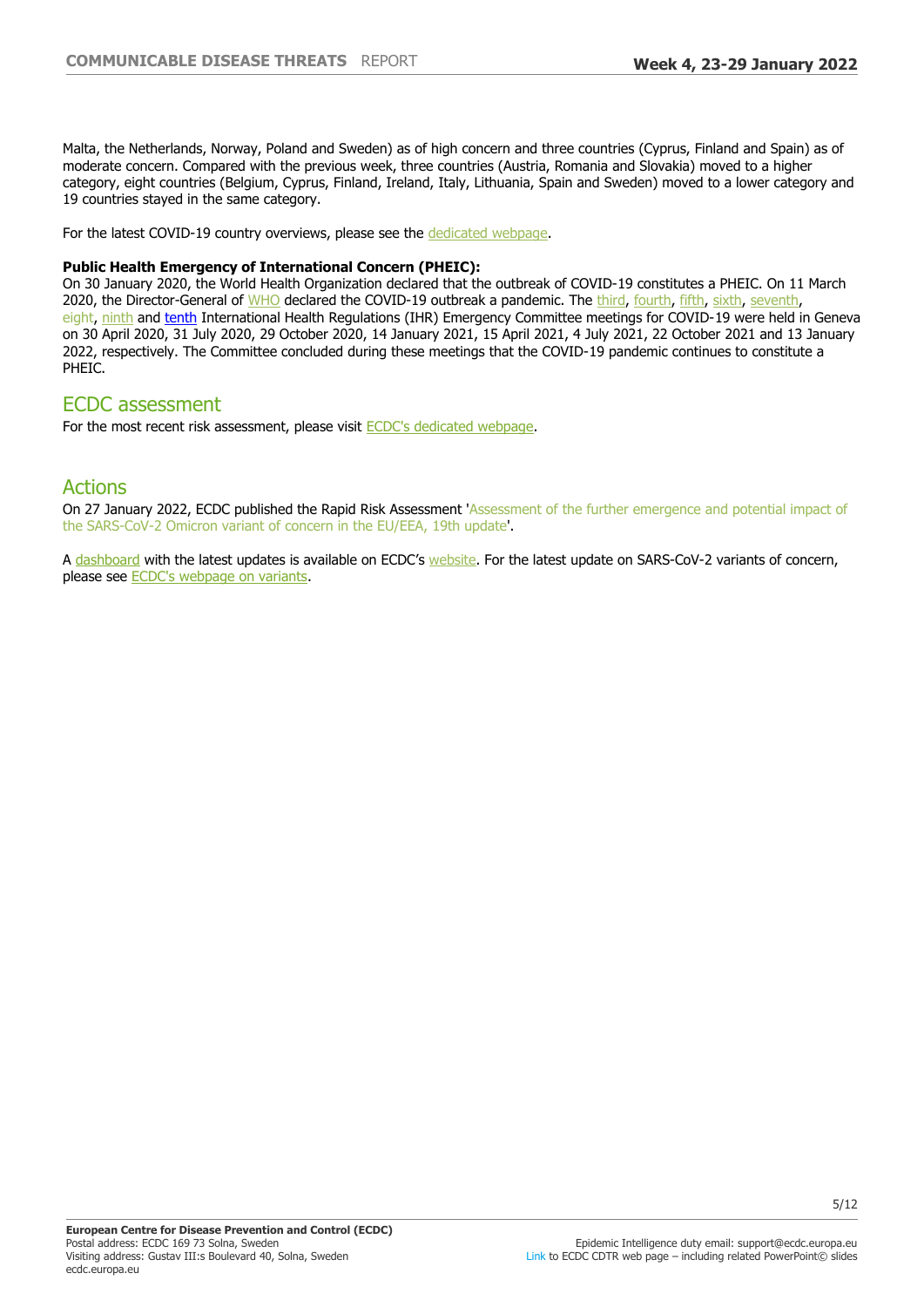## Geographic distribution of 14-day cumulative number of reported COVID-19 cases per 100 000 population, worldwide, 2022-w02 to 2022-w03

Source: ECDC



Administrative boundaries: © EuroGeographics © UN-FAO © Turkstat. The boundaries and names shown on this map do not imply official endorsement or acceptance by the European Union. Date of production: 27/01/2022

# **Influenza ±Multi-country ±Monitoring 2021/2022 season**

Latest update: 28 January 2022

# Epidemiological summary

### **2021/2022 season overview**

For the Region as a whole, influenza activity started to increase in week 49 2021. Varying levels of activity are observed in the countries and areas, as well as a general dominance of A(H3) viruses (though some countries reported both A(H3) and A (H1)pdm09 viruses, e.g. France).

Source: [Flu News Europe](https://emea01.safelinks.protection.outlook.com/?url=https%3A%2F%2Fflunewseurope.org%2F&data=04%7C01%7C%7C90de934c19ae4e30d4aa08d9b62f3847%7C6ad73702409c4046ae59cc4bea334507%7C0%7C0%7C637741136185658389%7CUnknown%7CTWFpbGZsb3d8eyJWIjoiMC4wLjAwMDAiLCJQIjoiV2luMzIiLCJBTiI6Ik1haWwiLCJXVCI6Mn0%3D%7C3000&sdata=HUtbexpEmR2FtTvbx7j0BUEQAWgBrq71rj%2Fh1Qj7CU0%3D&reserved=0)

# ECDC assessment

Reported influenza activity in Europe decreased compared to previous weeks. However, varying levels of activity are observed in

6/12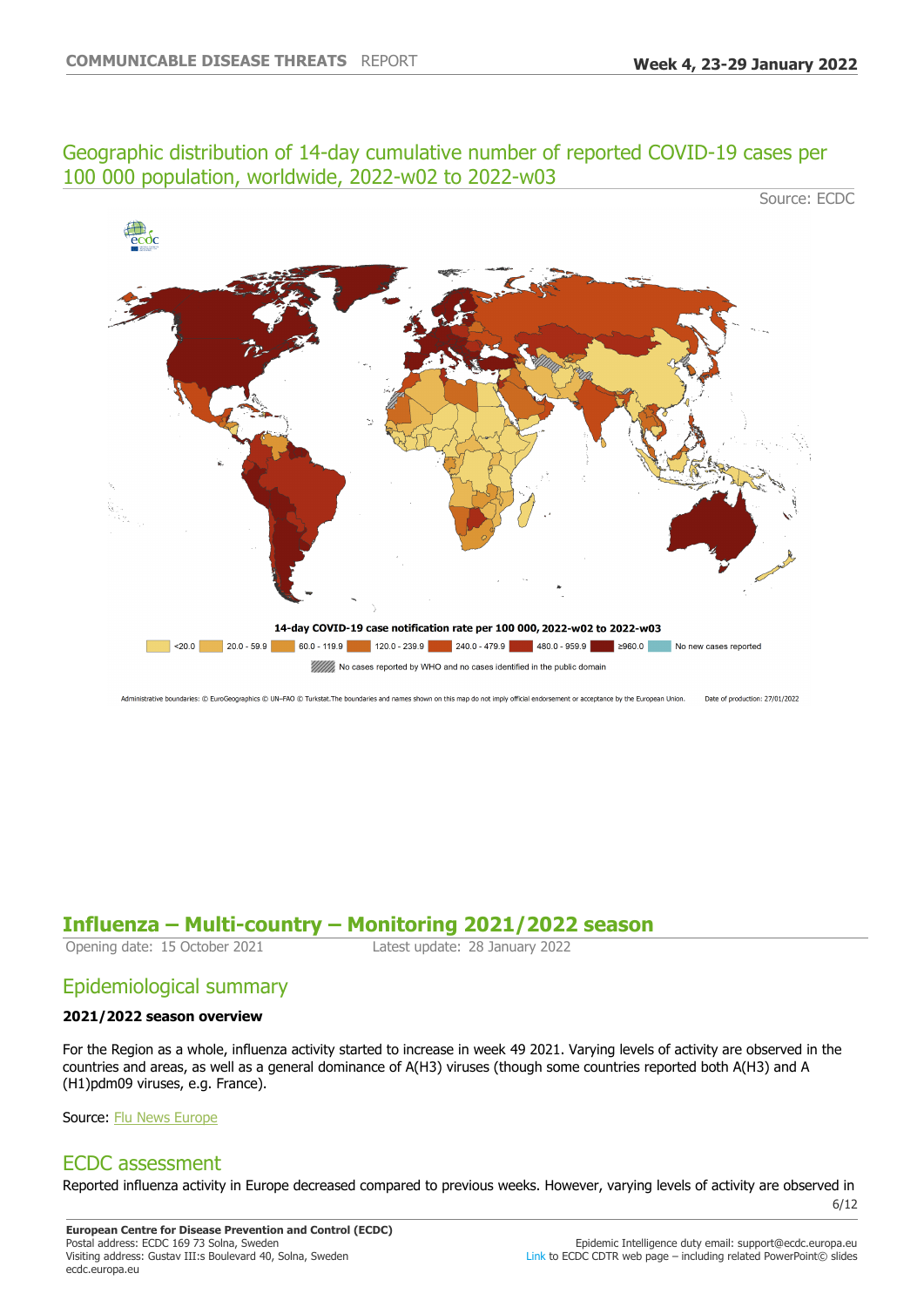the countries and areas in the Region.

Vaccination remains the best protective measure for prevention of influenza. With dominant A(H3) circulation, clinicians should consider early antiviral treatment of at-risk groups with influenza infection, according to local guidance to prevent severe outcomes.

## Actions

ECDC and WHO monitor influenza activity in the WHO European Region. Data will be updated on a weekly basis and are available on the [Flu News Europe](https://flunewseurope.org/) website.

## **New! Mass Gathering Monitoring - Winter Olympic Games in Beijing - 2022**

Opening date: 28 January 2022 Latest update: 28 January 2022

## Epidemiological summary

### **COVID-19-related information:**

As of [27 January 2022](https://covid19.who.int/region/wpro/country/cn), there were 137 788 confirmed cases and 5 700 deaths in China. As of [week 3](https://www.ecdc.europa.eu/en/geographical-distribution-2019-ncov-cases) 2022, the 14-day notification rate in China was 0.1 per 100 000 persons, significantly lower than in [EU/EEA Member States.](https://qap.ecdc.europa.eu/public/extensions/COVID-19/COVID-19.html#global-overview-tab) The first cases of SARS-CoV-2 Omicron variant in China were detected in Tianjin in [December 2021.](http://weekly.chinacdc.cn/en/article/doi/10.46234/ccdcw2021.266) According to [media,](https://www.aljazeera.com/news/2022/1/15/beijing-reports-first-omicron-case-ahead-of-winter-olympics) Omicron cases have also been reported in Beijing. According to [WHO](https://covid19.who.int/region/wpro/country/cn), no COVID-19 deaths have been reported in 2022, as of 26 January 2022. Full vaccination uptake in China is close to [90%](http://www.gov.cn/xinwen/gwylflkjz181/index.htm).

### **Other diseases:**

According to the latest reports from the [National Health Commission of the People](http://www.nhc.gov.cn/jkj/s3578/202201/ad8a655dec234bf78d42ece54f5dd282.shtml)'[s Republic of China](http://www.nhc.gov.cn/jkj/s3578/202201/ad8a655dec234bf78d42ece54f5dd282.shtml), in December 2021 and as of 31 December 2021, there were no reports of poliomyelitis or diphtheria. Cases of Hepatitis A, B and E were registered; viral hepatitis was one of the top five most commonly reported communicable diseases along with HIV, syphilis, gonorrhoea, and tuberculosis during December 2021. In addition, presence of rabies (8 cases), meningococcal meningitis (10 cases), mumps (10 892 cases), measles (97 cases), and rubella (158 cases) were registered during [December 2021.](http://www.nhc.gov.cn/jkj/s3578/202201/ad8a655dec234bf78d42ece54f5dd282.shtml) In recent weeks and until week 3 2022, influenza activity ([mostly influenza B viruses\)](http://www.chinaivdc.cn/cnic/en/Surveillance/WeeklyReport/202201/P020220125344637528617.pdf) in China showed an increasing [trend](https://cdn.who.int/media/docs/default-source/influenza/influenza-updates/2021/2022_01_24_surveillance_update_411.pdf?sfvrsn=11fc65ec_9&download=true). The positivity rate was at levels similar to pre-COVID-19 periods for the time of the year. According to the WHO Western Pacific Region Avian Influenza Weekly Update [\(Number 828\),](https://www.who.int/docs/default-source/wpro---documents/emergency/surveillance/avian-influenza/ai-20220121.pdf?sfvrsn=30d65594_198) published on 21 January 2022, there were 55 cases of avian influenza with onset in 2021 in China. Specifically, there were no human infections with avian influenza A(H5N1) virus, 34 human cases of avian influenza A(H5N6) and 21 cases of avian influenza A(H9N2). Food- and waterborne diseases outbreaks in China are frequently reported. Indicatively, in [2020](http://weekly.chinacdc.cn/en/article/doi/10.46234/ccdcw2021.219) over 7 000 foodborne disease outbreaks were reported. Norovirus disease outbreaks are more frequently occurring in the [winter season](https://www.ncbi.nlm.nih.gov/pmc/articles/PMC7045832/).

## ECDC assessment

Winter Olympics generally attract a smaller audience and fewer athletes than summer Olympics. Audiences at the 2022 Winter Olympic Games will be even more limited due to COVID-19 restrictions. Significant public health measures have been put in place for the Winter Olympic games; however, considering the high transmissibility of Omicron and the context of a mass gathering event, there is a risk of increased transmission of SARS-CoV-2. For the last available COVID-19 risk assessment, please visit ECDC [dedicated webpage.](https://www.ecdc.europa.eu/en/current-risk-assessment-novel-coronavirus-situation)

The risk of infection from other communicable diseases in China during the Winter Olympic Games 2022 is considered low if preventive measures are applied (e.g. being fully vaccinated according to the national immunisation schedule, following hand and food hygiene and respiratory etiquette, refraining from any activities and contacts if any symptoms occur, and seeking prompt testing and medical advice as needed).

# Actions

ECDC is monitoring this event through its epidemic intelligence activities daily until 25 February 2022 and weekly reports will be included in the Communicable Disease Threat Report.

# **Influenza A(H5N6) ±Multi-country ±Monitoring human cases**

Opening date: 17 January 2018 Latest update: 28 January 2022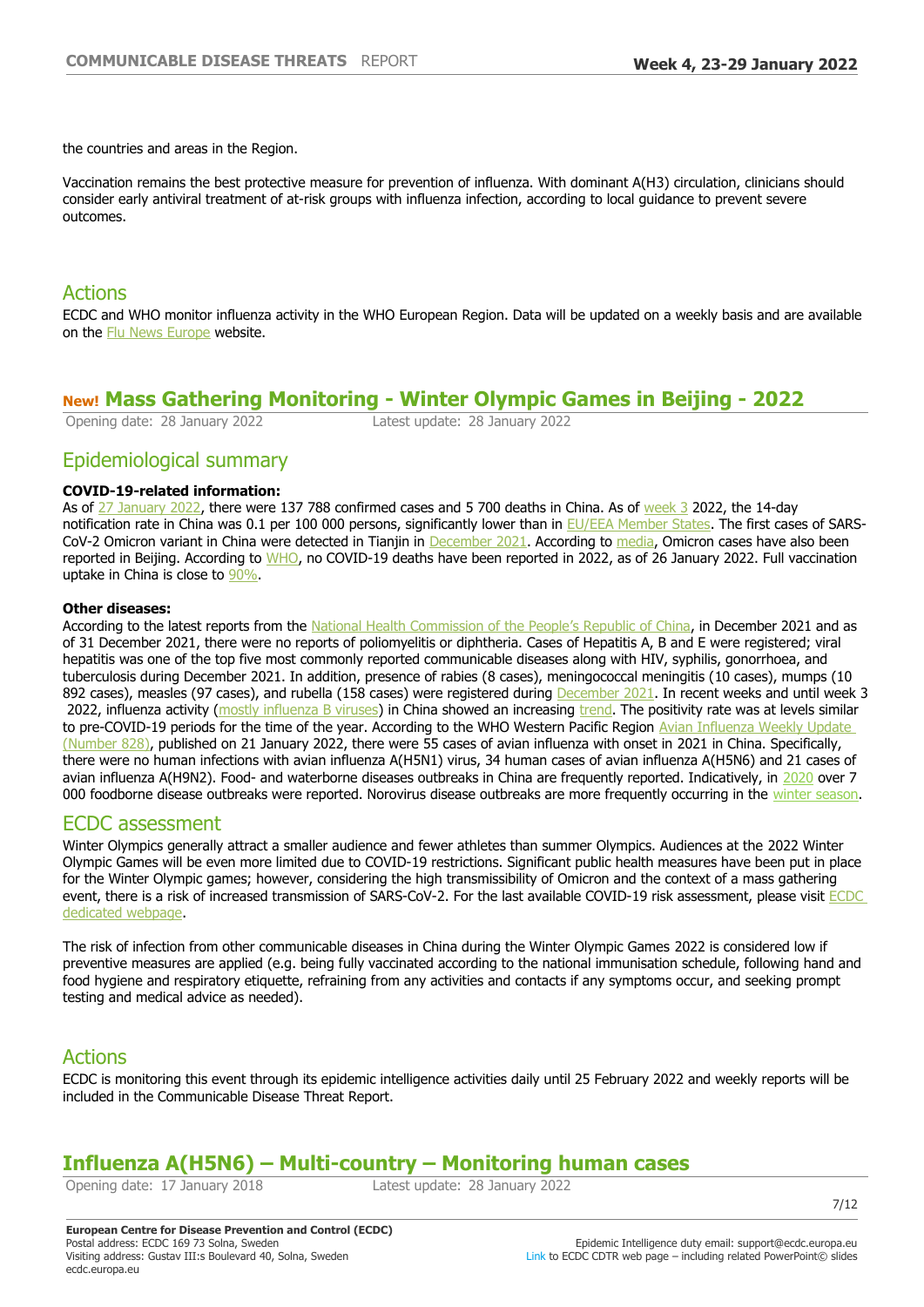# Epidemiological summary

As of 25 January 2022, and since the previous monthly report on 20 December 2021, six new human cases (including two deaths) with avian influenza A(H5N6) virus infection were reported. The cases were detected in Guangdong (1), Guangxi (2), Sichuan (2), and Zhejiang (1) provinces in China, and were aged ranging from 28 to 75 years. All cases were in critical condition and two of them died (75 and 54 years old). Five cases had exposure to poultry and one case had exposure to raw poultry meat from a wet market. No further cases were detected among close contacts of these cases. Epidemiological details of the new cases are listed as follows:

1. 75-year-old male from Sichuan Province with onset of symptoms on 1 December 2021. The case was hospitalised on 4 December 2021, in critical condition with pneumonia, and died on 12 December. The case had exposure to poultry prior to onset of illness.

2. 54-year-old male from Sichuan Province with onset of symptoms on 8 December 2021. The case was hospitalised on 16 December 2021, in critical condition, and died on 24 December. The case had exposure to poultry prior to onset of illness. 3. 51-year-old female from Zhejiang Province with onset of symptoms on 15 December 2021. The case was hospitalised on 18 December 2021, in critical condition. The case had exposure to poultry prior to onset of illness.

4. 53-year-old male from Liuzhou City, Guangxi Province with onset of symptoms on 19 December 2021. The case was hospitalised on 23 December 2021, in critical condition. The case had exposure to poultry prior to onset of illness. 5. 28-year-old male from Liuzhou City, Guangxi Province with onset of symptoms on 19 December 2021. The case was hospitalised on 23 December 2021, in critical condition. The case had exposure to raw poultry meat in a wet market prior to onset of illness.

6. 43-year-old female from Huizhou, Guangdong Province with onset of symptoms on 31 December 2021. The case was hospitalised on 4 January 2021, in critical condition. The case had exposure to poultry and a poultry market prior to onset of illness.

**Summary:** To date, a total of 64 laboratory-confirmed cases of human infection with influenza A(H5N6) virus, including 29 deaths, have been reported to WHO in the Western Pacific Region since 2014. The last case was reported from China, with onset date of 23 December 2021.

Sources: Avian Influenza Weekly Update Number [827](https://www.who.int/docs/default-source/wpro---documents/emergency/surveillance/avian-influenza/ai-20220114.pdf?sfvrsn=223ca73f_176) and [828.](https://www.who.int/docs/default-source/wpro---documents/emergency/surveillance/avian-influenza/ai-20220121.pdf?sfvrsn=30d65594_198)

## ECDC assessment

Sporadic human cases of avian influenza A(H5N6) have been previously observed. No human-to-human transmission has been reported so far. Sporadic zoonotic transmission cannot be excluded; the use of personal protective measures for people directly exposed to potentially infected poultry and birds with avian influenza viruses will minimise the remaining risk. The risk of zoonotic influenza transmission to the general public in EU/EEA countries is considered to be very low.

# Actions

ECDC monitors avian influenza strains through its epidemic intelligence activities and in collaboration with EFSA and the EU reference laboratory in order to identify significant changes in the epidemiology of the virus. ECDC, together with EFSA and the EU reference laboratory for avian influenza, produces a quarterly updated [report of the avian influenza situation](http://ecdc.europa.eu/avian-influenza-humans/surveillance-and-disease-data/avian-influenza-overview). The most recent report was published in December 2021.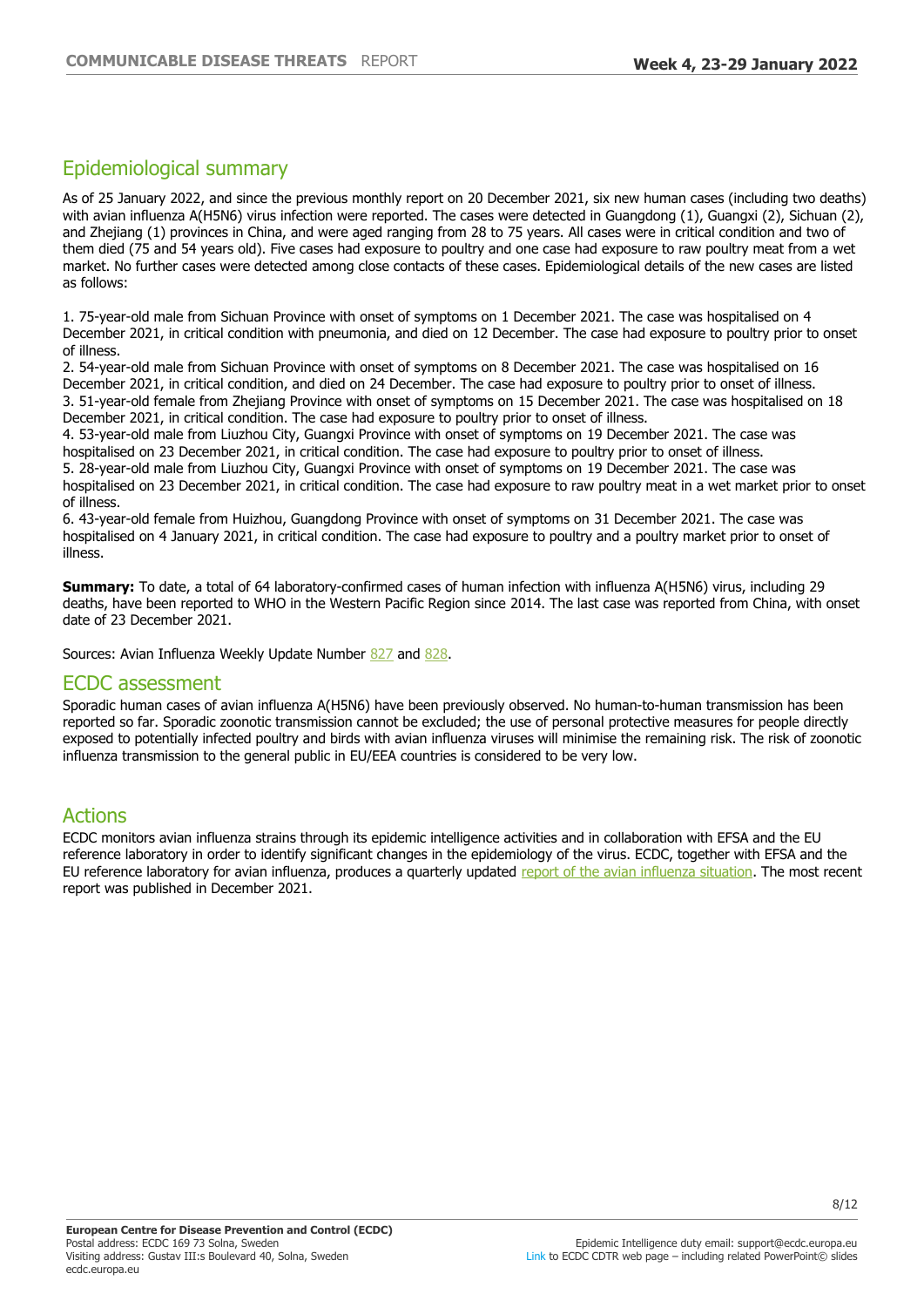# Distribution of confirmed human cases of avian influenza A(H5N6) virus infection by year of onset and country, 2014-2021



# **Influenza A(H9N2) - Multi-country (World) - Monitoring human cases**

Opening date: 30 January 2019 Latest update: 28 January 2022

# Epidemiological summary

**Update:** As of 25 January 2022, and since the previous monthly report on 20 December 2021, six cases of human infection with avian influenza A(H9N2) were reported from China:

1. A [7-year-old female](https://www.chp.gov.hk/files/pdf/2022_avian_influenza_report_vol18_wk04.pdf) from Guangdong Province. The case developed symptoms on 6 December 2021.

2. A [7-year-old female](https://www.who.int/docs/default-source/wpro---documents/emergency/surveillance/avian-influenza/ai-20220114.pdf?sfvrsn=223ca73f_176) from Zhenjiang City, Jiangsu Province. The case developed mild symptoms on 27 November 2021 and had a history of exposure to poultry. No family contacts have developed symptoms so far.

3. A [3-year-old female](https://www.who.int/docs/default-source/wpro---documents/emergency/surveillance/avian-influenza/ai-20220114.pdf?sfvrsn=223ca73f_176) from Huanggang City, Hubei Province. The case developed mild symptoms on 7 December 2021 and had a history of exposure to a poultry market. No family contacts have developed symptoms so far.

4. A [14-year-old female](https://www.who.int/docs/default-source/wpro---documents/emergency/surveillance/avian-influenza/ai-20220114.pdf?sfvrsn=223ca73f_176) from Nanning City, Hubei Province. The case was hospitalised with mild symptoms on 9 December 2021 and had a history of exposure to poultry. No family contacts have developed symptoms so far.

5. A [3-year-old male](https://www.who.int/docs/default-source/wpro---documents/emergency/surveillance/avian-influenza/ai-20220114.pdf?sfvrsn=223ca73f_176) from Huanggang City, Hubei Province. The case developed mild symptoms on 13 December 2021 and had a history of exposure to a poultry market. No family contacts have developed symptoms so far.

6. A [5-year-old male](https://www.who.int/docs/default-source/wpro---documents/emergency/surveillance/avian-influenza/ai-20220121.pdf?sfvrsn=30d65594_198) from Anqing City, Anhui Province. The case developed mild symptoms on 13 November 2021 and had a history of exposure to a poultry market. No family contacts have developed symptoms so far.

**Summary:** As of 25 January 2021 and since 1998, a total of 101 laboratory-confirmed cases of human infection with avian influenza A(H9N2) viruses have been reported from China (89), Egypt (4), Bangladesh (3), Cambodia (1), Oman (1), Pakistan (1), India (1), and Senegal (1). Most of the cases were children with mild disease.

## ECDC assessment

Sporadic human cases of avian influenza A(H9N2) have been previously observed. No human-to-human transmission has been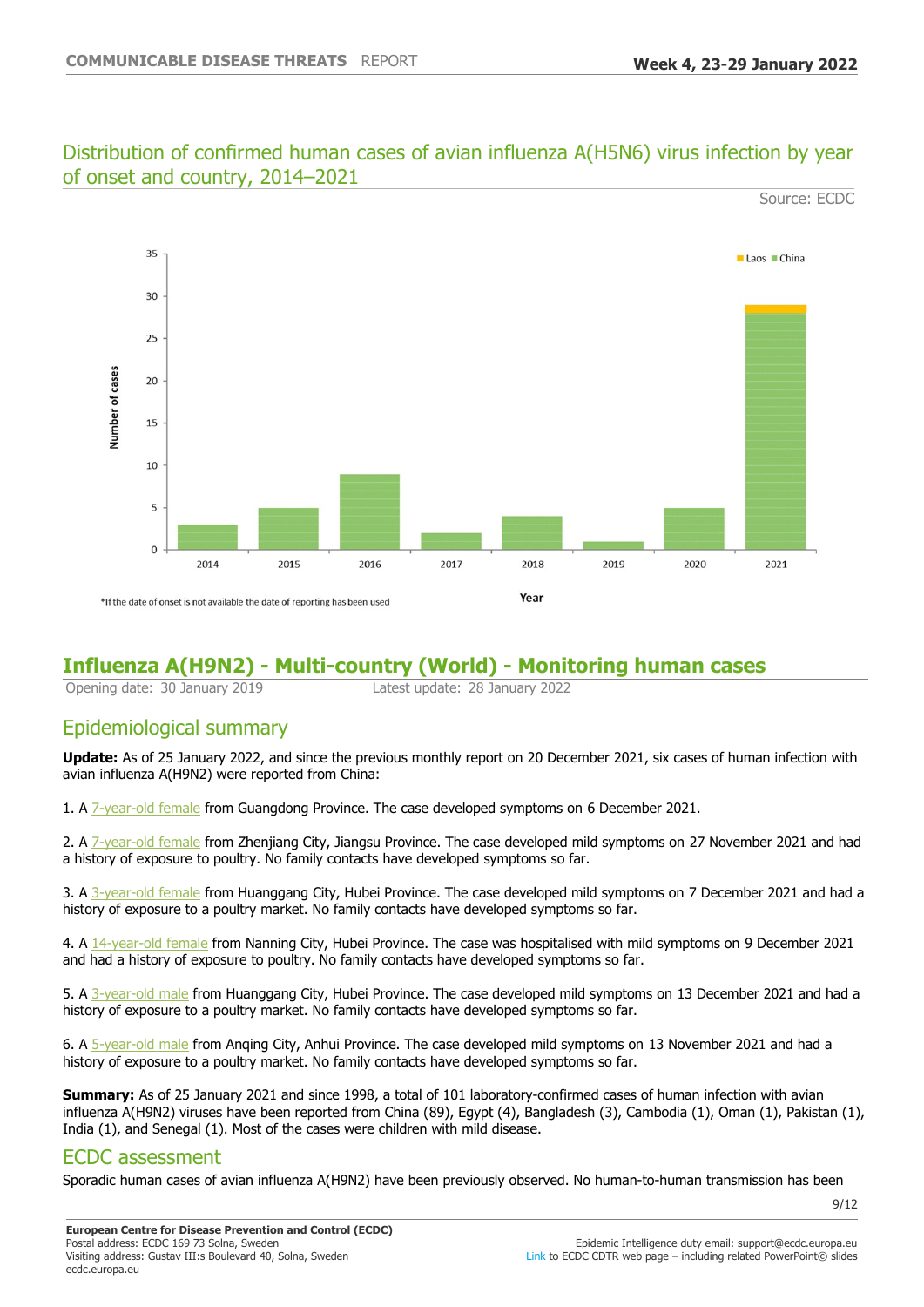reported. Sporadic zoonotic transmission cannot be excluded; the use of personal protective measures for people directly exposed to potentially infected poultry and birds with avian influenza viruses will minimise the remaining risk. The risk of zoonotic influenza transmission to the general public in EU/EEA countries is considered to be very low.

# Actions

ECDC monitors avian influenza strains through its epidemic intelligence activities in order to identify significant changes in the epidemiology of the virus. ECDC, together with EFSA and the EU reference laboratory for avian influenza, produces a quarterly updated report on the [avian influenza situation.](http://ecdc.europa.eu/avian-influenza-humans/surveillance-and-disease-data/avian-influenza-overview) The most recent report was published in December 2021.

# **Poliovirus – Ukraine – 2021**

Opening date: 7 October 2021 Latest update: 28 January 2022

# Epidemiological summary

**Update:** On 24 January 2022, the Ukrainian Ministry of Health confirmed a new case of acute flaccid paralysis (AFP) in the Zakarpattia region in an unvaccinated child. The case had an onset of symptoms on 13 December 2021. Samples were sent to the reference laboratory of the World Health Organization in Helsinki, where on 24 January 2022 the presence of poliovirus (type 2) was confirmed. The sample is linked to the samples identified in October 2021 in the Ukrainian region of Rivne. Ukrainian authorities have initiated further epidemiological investigations.

**Background:** On 6 October 2021, the Ukraine Ministry of Health reported a case of acute flaccid paralysis (AFP), caused by circulating vaccine-derived poliovirus type 2 (cVDPV2) in an unvaccinated 17-month-old girl from Rivne, Ukraine. The case had onset of paralysis on 3 September 2021. A cVDPV2 was isolated from six healthy contacts (siblings) of the case. All siblings were unvaccinated. Parents had refused vaccination due to religious beliefs. Three, including the AFP case, were not yet enrolled in childcare.

Ukraine requires children to receive six vaccine doses (at two, four, six, and 18 months old, then at six and 14 years old). The Ukraine Ministry of Health states that vaccine coverage is insufficient (73.3% at 12 months for polio-3 in Ukraine, 60.8% in the Transcarpathia region, and 48.9% in the Rivne region). The isolate from the Rivne region is closely linked to the virus originating in Pakistan, which is also responsible for the recent cVDPV2 outbreak in Tajikistan.

### Vaccine derived poliovirus type 1 (VDPV1):

In addition, on 3 November 2021, the Public Health Centre of the Ministry of Health of Ukraine reported a case of poliomyelitis in a 12-year-old girl with acute flaccid paralysis (AFP) in the Zakarpattia region. Biomaterial samples were sent to the World Health Organization (WHO) reference laboratory in Finland, where infection with type 1 (Sabin-like) poliovirus was confirmed. The case, who was not vaccinated, is now in need of rehabilitation and is under medical supervision. Epidemiological investigation found that no poliovirus infection has been reported among people who have been in contact with the case and that this case is not related to the VDPV2 cases in the Rivne region.

**Sources:** [MoH Ukraine 1,](https://eur02.safelinks.protection.outlook.com/?url=https%3A%2F%2Fmoz.gov.ua%2Farticle%2Fnews%2Fv-ukraini-oficijno-pidtverdili-vipadok-poliomielitu-v-malenkoi-ditini&data=04%7C01%7C%7C0d062ba380e64fc24d0a08d9a5b2bfed%7C6ad73702409c4046ae59cc4bea334507%7C0%7C0%7C637723009401696518%7CUnknown%7CTWFpbGZsb3d8eyJWIjoiMC4wLjAwMDAiLCJQIjoiV2luMzIiLCJBTiI6Ik1haWwiLCJXVCI6Mn0%3D%7C1000&sdata=A1NMc2gjrJytDW5ncb5Y2hi%2FrqviDTmpt55Deo6kAtg%3D&reserved=0) [Moh Ukraine 2,](https://eur02.safelinks.protection.outlook.com/?url=https%3A%2F%2Fmoz.gov.ua%2Farticle%2Fnews%2Fu-rivnenskij-oblasti-provedut-dodatkovi-turi-imunizacii-ditej-vid-polio-a-nevakcinovanih-ditej-ne-budut-dopuskati-do-navchannja-&data=04%7C01%7C%7C0d062ba380e64fc24d0a08d9a5b2bfed%7C6ad73702409c4046ae59cc4bea334507%7C0%7C0%7C637723009401706512%7CUnknown%7CTWFpbGZsb3d8eyJWIjoiMC4wLjAwMDAiLCJQIjoiV2luMzIiLCJBTiI6Ik1haWwiLCJXVCI6Mn0%3D%7C1000&sdata=otv8SY8KqpAZlwegQXW98vdE8WHtHba1VW5tyELsmSA%3D&reserved=0) [GPEI,](https://eur02.safelinks.protection.outlook.com/?url=https%3A%2F%2Fpolioeradication.org%2Fnews-post%2Fcirculating-vaccine-derived-poliovirus-in-ukraine%2F&data=04%7C01%7C%7C0d062ba380e64fc24d0a08d9a5b2bfed%7C6ad73702409c4046ae59cc4bea334507%7C0%7C0%7C637723009401716508%7CUnknown%7CTWFpbGZsb3d8eyJWIjoiMC4wLjAwMDAiLCJQIjoiV2luMzIiLCJBTiI6Ik1haWwiLCJXVCI6Mn0%3D%7C1000&sdata=Hzs9TqaZm4WIL%2FbZSzjL6drj8iY9sAplFKe4ISOkCZ8%3D&reserved=0) [Public Health Centre of the Ministry of Health of Ukraine](https://eur02.safelinks.protection.outlook.com/?url=https%3A%2F%2Fphc.org.ua%2Fnews%2Fna-zakarpatti-12-richna-ditina-zakhvorila-na-poliomielit-infikuvannya-ne-povyazane-z-vipadkom&data=04%7C01%7C%7C0d062ba380e64fc24d0a08d9a5b2bfed%7C6ad73702409c4046ae59cc4bea334507%7C0%7C0%7C637723009401726519%7CUnknown%7CTWFpbGZsb3d8eyJWIjoiMC4wLjAwMDAiLCJQIjoiV2luMzIiLCJBTiI6Ik1haWwiLCJXVCI6Mn0%3D%7C1000&sdata=G3MAKg7wfVv5pTtPnz3ihWkSOKfha6qokUs2ZzQB6i8%3D&reserved=0), [WHO](https://www.who.int/emergencies/disease-outbreak-news/item/circulating-vaccine-derived-poliovirus-type-2-(cvdpv2)-ukraine), [MoH Ukraine 3](https://moz.gov.ua/article/news/v-ukraini-novij-vipadok-poliomielitu-u-malenkoi-ditini)

## ECDC assessment

The WHO European Region has remained polio-free since 2002. Inactivated polio vaccines are used in all EU/EEA countries. However, the risk of the virus being reintroduced into Europe remains as long as there are non- or under-vaccinated population groups in European countries and poliomyelitis is not eradicated.

According to the May 2019 report of the [European Regional Commission for Certification of Poliomyelitis Eradication](https://eur02.safelinks.protection.outlook.com/?url=https%3A%2F%2Fwww.euro.who.int%2Fen%2Fhealth-topics%2Fcommunicable-diseases%2Fpoliomyelitis%2Fpublications%2F2019%2F33rd-meeting-of-the-european-regional-commission-for-certification-of-poliomyelitis-eradication-rcc-report-2019&data=04%7C01%7C%7Cf6c55f76c82544e00e6108d989702811%7C6ad73702409c4046ae59cc4bea334507%7C0%7C0%7C637691937091406329%7CUnknown%7CTWFpbGZsb3d8eyJWIjoiMC4wLjAwMDAiLCJQIjoiV2luMzIiLCJBTiI6Ik1haWwiLCJXVCI6Mn0%3D%7C1000&sdata=AZ%2FlON2zeMjIY76fJzBbRCKViQVqEp60vJivsnLWEjM%3D&reserved=0), one EU/EEA country (Romania) and two neighbouring countries (Bosnia and Herzegovina, and Ukraine) remain at high risk of a sustained polio outbreak following importation of WPV or emergence of circulating VDPV, due primarily to suboptimal population immunity. The same report highlights that Ukraine has had inadequate responses to outbreaks of other vaccine-preventable diseases in recent years. It lists an additional 15 EU/EEA countries that are at intermediate risk of sustained polio outbreaks.

According to the same report, an additional 15 EU/EEA countries are at intermediate risk of sustained polio outbreaks, following wild poliovirus importation or the emergence of cVDPV due to sub-optimal programme performance and low population immunity. The continuing circulation of wild poliovirus type 1 (WPV1) in two countries shows that there is still a risk of the disease being imported into the EU/EEA. Furthermore, the worrying occurrence of outbreaks of circulating vaccine-derived poliovirus (cVDPV), which only emerge and circulate due to lack of polio immunity in the population, shows the potential risk for further international

10/12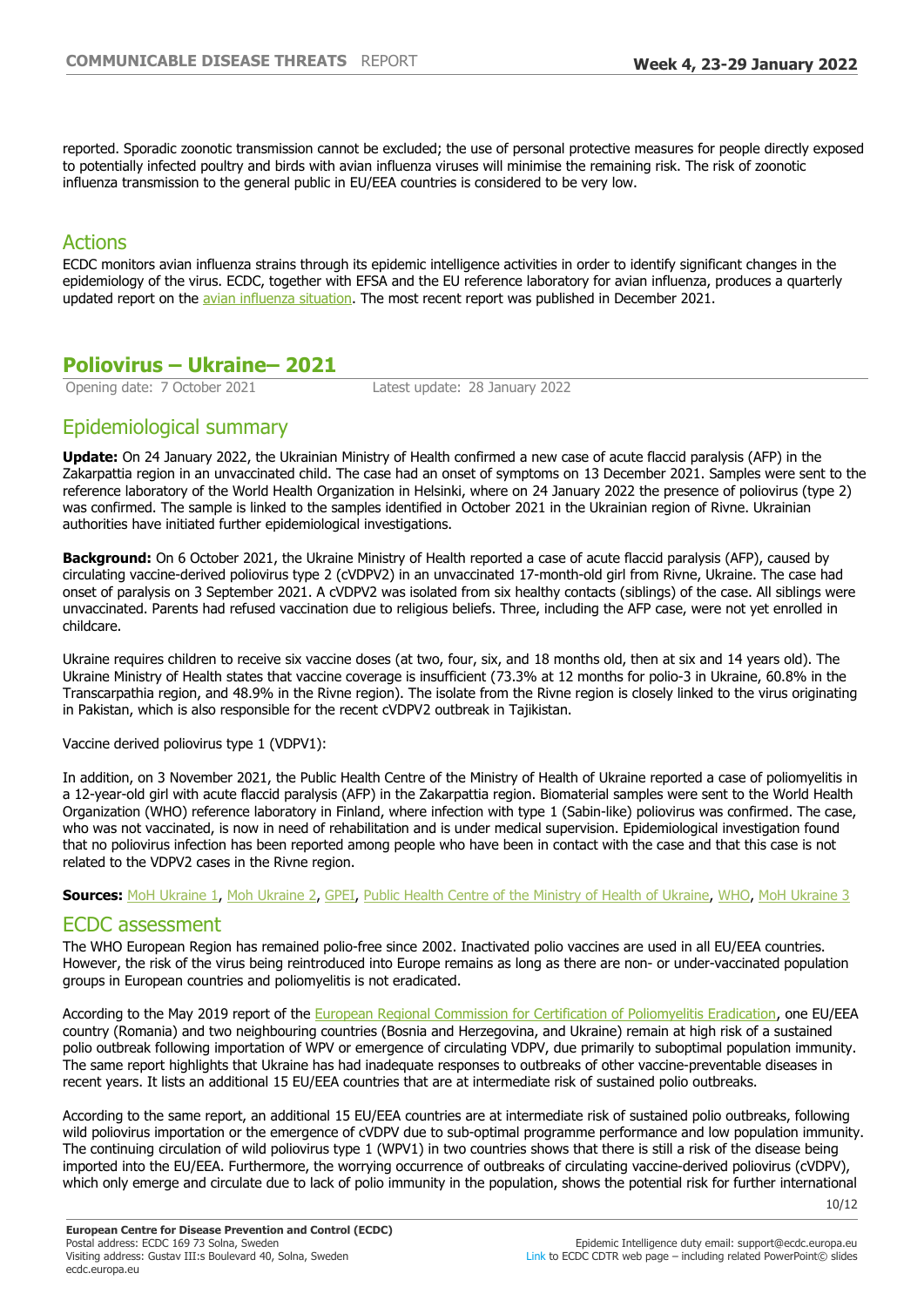spread.

To limit the risk of reintroduction and sustained transmission of WPV and VDPV in the EU/EEA, it is crucial to maintain high vaccine coverage in the general population and increase vaccination uptake in the pockets of under-immunised populations. Despite the current challenges of the COVID-19 pandemic, Member States should review their polio vaccination coverage data and ensure that vaccination gaps are bridged as soon as possible.

Ukraine and EU/EEA Member States who conduct environmental surveillance for polioviruses, in particular the countries bordering Ukraine, should consider increasing the sampling frequency and geographical area under surveillance until the outbreak has been brought under control.

[ECDC](https://eur02.safelinks.protection.outlook.com/?url=https%3A%2F%2Fwww.ecdc.europa.eu%2Fsites%2Fportal%2Ffiles%2Fmedia%2Fen%2Fpublications%2FPublications%2FPolio-risk-assessment-may-2014.pdf&data=04%7C01%7C%7Cf6c55f76c82544e00e6108d989702811%7C6ad73702409c4046ae59cc4bea334507%7C0%7C0%7C637691937091416284%7CUnknown%7CTWFpbGZsb3d8eyJWIjoiMC4wLjAwMDAiLCJQIjoiV2luMzIiLCJBTiI6Ik1haWwiLCJXVCI6Mn0%3D%7C1000&sdata=kkIYifb5VcBAGMS0xf%2FTRrFmhhUoyAfdFn0UxYKc23g%3D&reserved=0) endorses WHO's temporary recommendations regarding EU/EEA citizens who are resident in or long-term visitors ( $>4$ weeks) to countries with the potential risk of international spread.

**ECDC links:** [ECDC comment on risk of polio in Europe](https://www.ecdc.europa.eu/en/news-events/conclusions-twentieth-ihr-emergency-committee-do-not-change-ecdc-risk-assessment-europe) | [ECDC risk assessment](https://eur02.safelinks.protection.outlook.com/?url=http%3A%2F%2Fecdc.europa.eu%2Fpublications-data%2Frapid-risk-assessment-international-spread-wild-type-poliovirus-2014-declared&data=04%7C01%7C%7Cf6c55f76c82544e00e6108d989702811%7C6ad73702409c4046ae59cc4bea334507%7C0%7C0%7C637691937091416284%7CUnknown%7CTWFpbGZsb3d8eyJWIjoiMC4wLjAwMDAiLCJQIjoiV2luMzIiLCJBTiI6Ik1haWwiLCJXVCI6Mn0%3D%7C1000&sdata=RBdTagsFKTVnJ1piXO0LXxjDdpKZHUQWg4zyDnm6Xh8%3D&reserved=0) | [ECDC factsheet](https://eur02.safelinks.protection.outlook.com/?url=https%3A%2F%2Fwww.ecdc.europa.eu%2Fen%2Fpoliomyelitis%2Ffacts&data=04%7C01%7C%7Cf6c55f76c82544e00e6108d989702811%7C6ad73702409c4046ae59cc4bea334507%7C0%7C0%7C637691937091426241%7CUnknown%7CTWFpbGZsb3d8eyJWIjoiMC4wLjAwMDAiLCJQIjoiV2luMzIiLCJBTiI6Ik1haWwiLCJXVCI6Mn0%3D%7C1000&sdata=xMTw9sl6bnr%2BX8CoHbQfSDgsGlUDKqPyw70h52TSULo%3D&reserved=0)

## Actions

ECDC will monitor the ongoing situation through its epidemic intelligence activities and will report again should epidemiological updates become available.